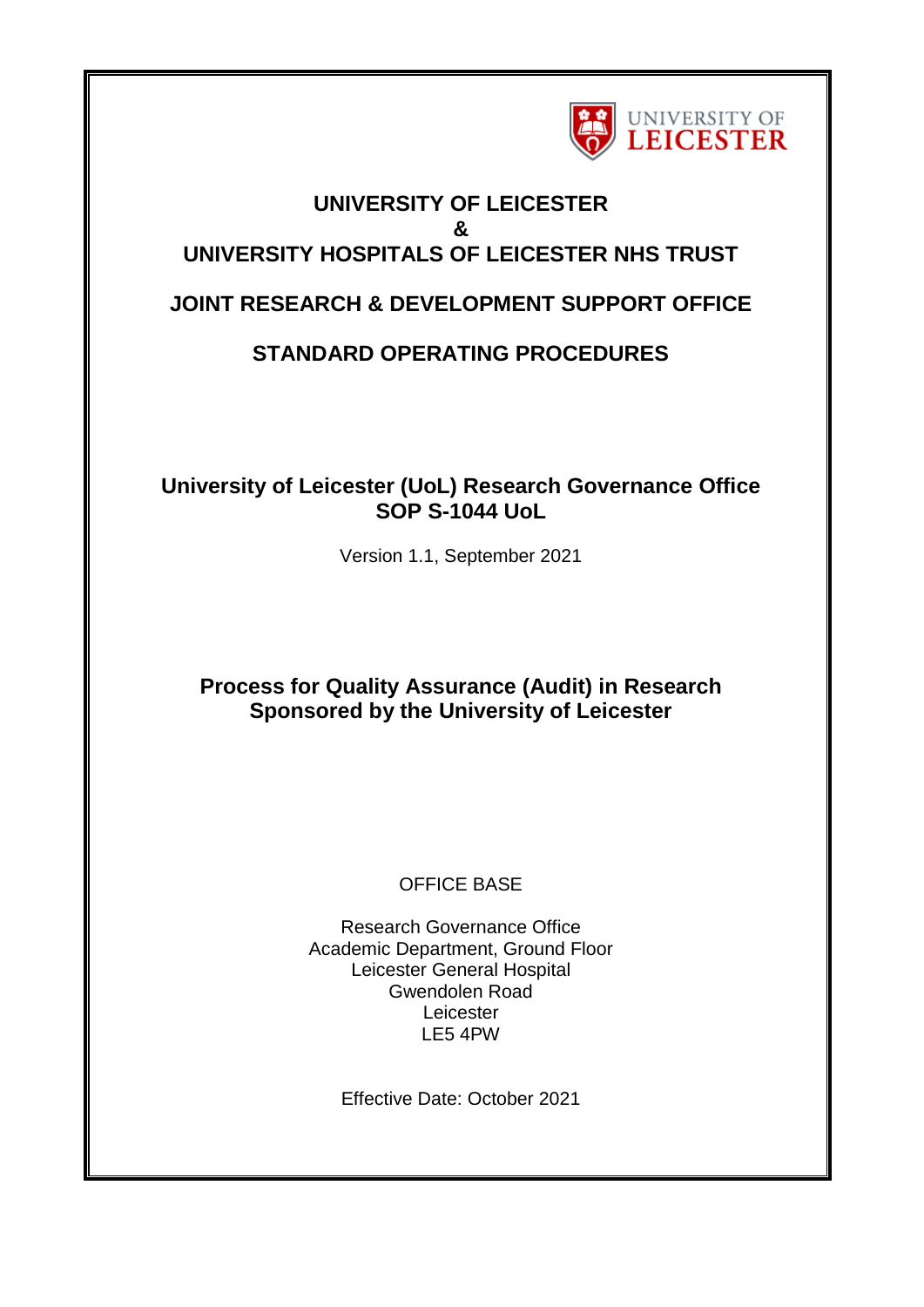**Standard Operating Procedure: S-1044 UoL Process for Quality Assurance (Audit) in Research Sponsored by University of Leicester (UoL) Research Governance Office**



#### **1 Introduction**

This Standard Operating Procedure (SOP) describes the process and requirements for Quality Assurance for research sponsored by the University of Leicester (UoL) and defines the conduct and frequency of audit visits.

The UoL when acting as Sponsor of research has an obligation to ensure that research activity is conducted in accordance with relevant legislation and guidelines.

A Sponsor is required to regularly review the progress of research and to ensure that investigators comply with the relevant guidelines (including Sponsor SOPs) and legislation appropriate to the individual research activity. This is known as Quality Control and is carried out in a programme of monitoring activity conducted by the UoL Quality Assurance Team or external providers. Quality Assurance or audit is a check against these requirements to ensure that the expectations are being delivered.

The Auditor should be regarded as an officer or contractor of the Sponsor.

#### **2 Scope**

This SOP applies to all research sponsored by the UoL.

#### **3 Quality Assurance Audits**

#### **3.1 Frequency and Level**

The Sponsor will facilitate and determine the frequency and level of audit required. This will be dictated by the risk associated with the study, or may follow a temporary suspension or other triggered causes.

It is important to recognise that audit is not the same as monitoring and will often be carried out by different individuals or contractors.

#### **3.2 Organisational Assurance**

Quality Assurance will also be arranged to assure the University that the Research Governance Office is operating in line with the Standard Operating Procedures and that there is consistency applied. Therefore, an arranged audit visit may not be specifically to review a study's conduct, it may be to review the Sponsor process as well.

#### **3.3 Vendor Quality Assurance**

As Sponsor, UoL is required to undertake audit of third party contractors to assure compliance in line with terms & conditions and / or roles and responsibilities of the contractor.

Next Review: Sept 2023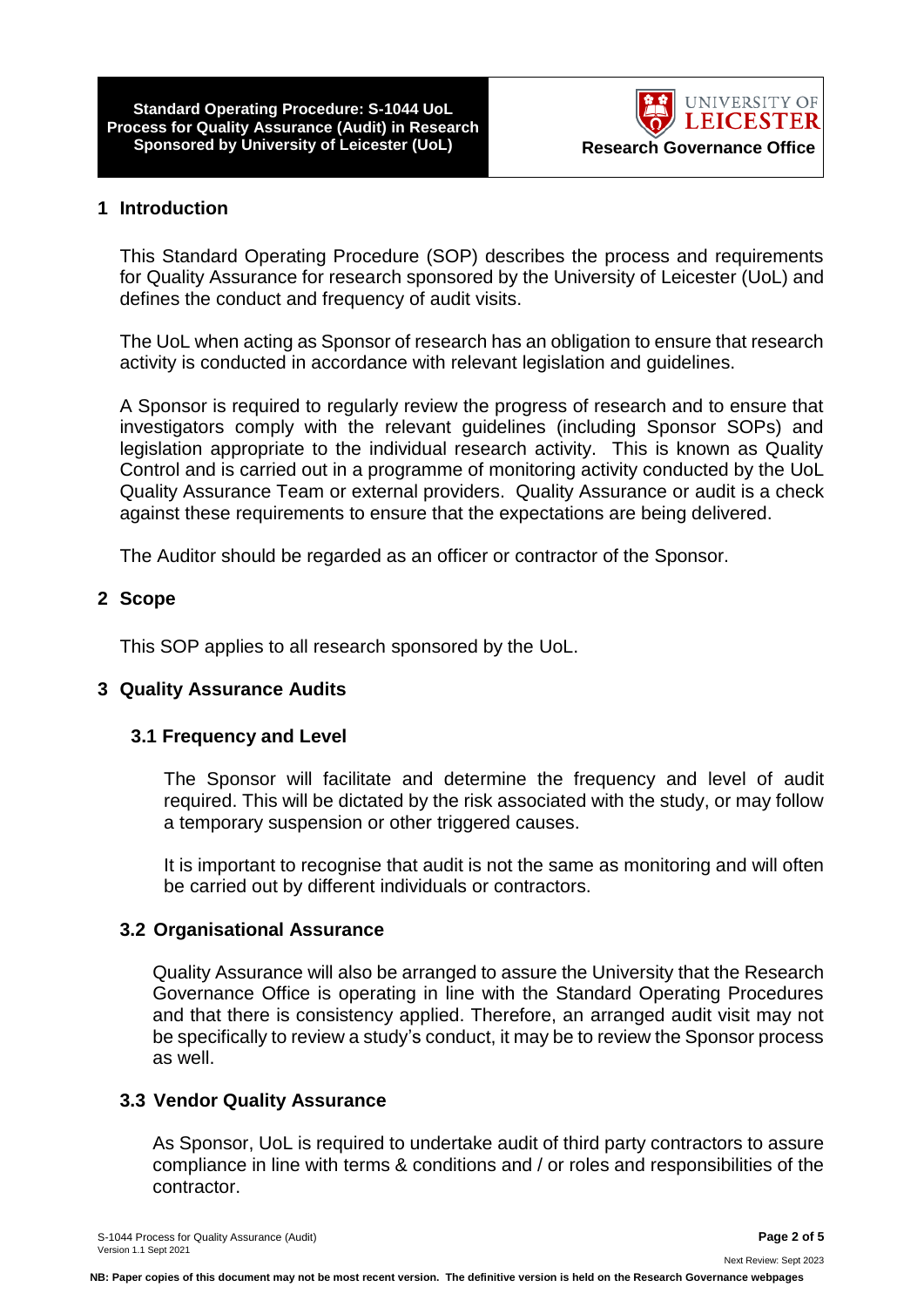## **4 Preparation for an Audit Visit**

It is expected that the auditor will be familiar with the protocol, monitoring plans, study related documentation and any relevant Standard Operating Procedures (SOPs).

### **4.1 Preparation for an Audit Visit by the Study Team**

The CI/PI must make available all files relating to the research activity. This includes the following:

- Trial Master File/Investigator Site File
- All consent forms
- All Case Report Forms
- Medical notes as requested prior to the visit.

### **4.2 Expectations during Audit Visit**

Study teams can expect that an audit visit may include some or all of the following:

- Site and staff Assessment
- Subject status and recruitment rate
- Informed consent procedure
- Adverse Event review
- Protocol adherence
- Regulatory compliance
- Source data verification
- Drug accountability
- Randomisation procedures
- Laboratory / clinical procedures / biological samples
- Trial master file / Investigator site file

## **5 Reporting Timelines**

The auditor will produce a report and send it directly to the Sponsor in accordance with the timelines set out in the contractual agreement between the UoL and the auditor.

The UoL as Sponsor will review the report and send to the CI / PI along with a partially completed CAPA. The CAPA will usually follow the format set out in SOP S-1012 UoL but may differ depending on the contractor.

The CI/PI will have twenty eight (28) calendar days to respond to the findings in the format of the audit CAPA document using the relevant sections. If the audit response document has not been received by the Sponsor, a reminder will be sent giving the CI/PI a further fourteen (14) days to respond. Failure to respond after the reminder will result in the Non-compliance SOP S-1016 UoL being implemented at a minimum of a major finding.

The lack of a response to the request for Audit Visit Reports will be escalated to the Research Governance Manager within five (5) working days if non-compliance and/or areas of concern have been identified for escalation in accordance with the Noncompliance SOP S-1016 UoL. All actions required will be followed up until resolution.

Next Review: Sept 2023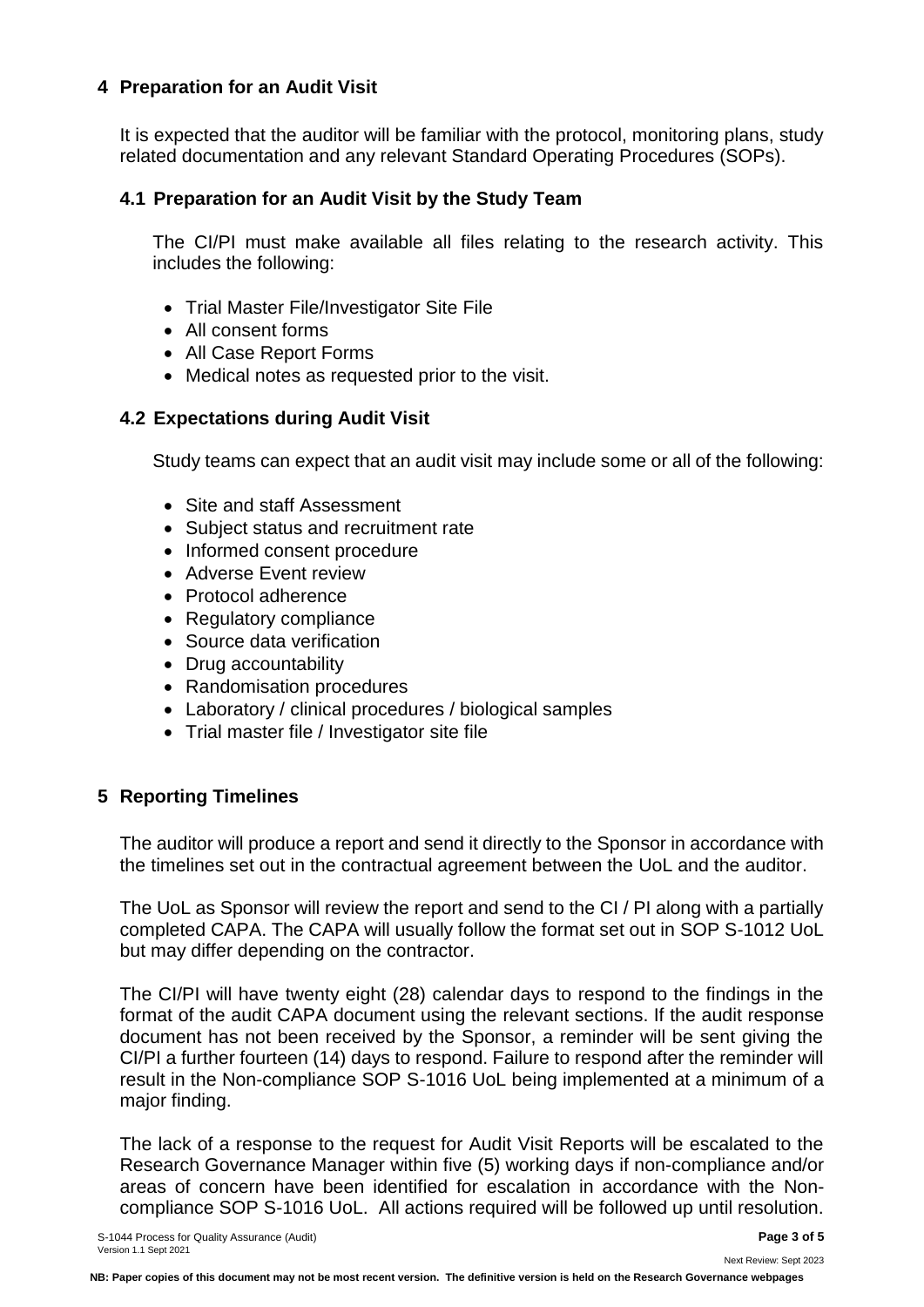All discrepancies that cannot be resolved will be documented in a file note and signed by the CI/PI, relevant site staff and the Sponsor.

## **6 Responsibilities**

|    | Responsibility Undertaken by Activity |                |                                                              |  |  |  |
|----|---------------------------------------|----------------|--------------------------------------------------------------|--|--|--|
|    | Sponsor                               | Auditor        | Establish a clear list of objectives prior to each<br>visit. |  |  |  |
|    |                                       |                |                                                              |  |  |  |
| 2. | Sponsor                               | <b>Monitor</b> | Request that all site staff and documentation                |  |  |  |
|    |                                       |                | required are available for the visit.                        |  |  |  |
| 3. | Sponsor                               | <b>Monitor</b> | Review the audit visit report and initiate any               |  |  |  |
|    |                                       |                | necessary actions.                                           |  |  |  |
| 4. | Sponsor                               | CI or          | Complete visit report response and return within 28          |  |  |  |
|    |                                       | delegate       | calendar days detailing action taken and planned.            |  |  |  |
| 5. | Sponsor                               | <b>Monitor</b> | Follow up on audit visit report response requesting          |  |  |  |
|    |                                       |                | update of outstanding corrective action.                     |  |  |  |

### **7 Legal Liability Statement**

Guidelines or Procedures issued and approved by the University are considered to represent best practice. Staff may only exceptionally depart from any relevant University guidelines or procedures providing that such departure is confined to the specific needs of individual circumstances. In healthcare delivery such departure shall only be undertaken where, in the judgement of the responsible healthcare professional, it is fully appropriate and justifiable – such a decision must be fully recorded in the patient's notes and in the research site file.

## **8 Monitoring and Audit Criteria**

| <b>Key Performance</b><br><b>Indicators</b>                                | <b>Method of</b><br><b>Assessment</b>               | <b>Frequency</b>                                                        | Lead                                                   |
|----------------------------------------------------------------------------|-----------------------------------------------------|-------------------------------------------------------------------------|--------------------------------------------------------|
| All research sponsored<br>by UoL has appropriate<br><b>Risk Assessment</b> | Included in the<br>monitoring / audit<br>programme. | Random audits /<br>monitoring conducted on<br>10% of research activity. | Research<br>Governance<br>Manager or their<br>Delegate |

This table is used to track the development and approval of the document and any changes made on revised / reviewed versions

#### **Development and approval Record for this document**

| <b>Author/Lead Officer:</b> | Cat Taylor                                           |  |  |
|-----------------------------|------------------------------------------------------|--|--|
| <b>Job Title:</b>           | Head of Research assurance                           |  |  |
| <b>Reviewed by:</b>         | Research Sponsorship Management and Operations Group |  |  |
| Approved by:                | Professor Nigel Brunskill                            |  |  |
|                             |                                                      |  |  |
| Date Approved:              | 13/10/2021                                           |  |  |

**NB: Paper copies of this document may not be most recent version. The definitive version is held on the Research Governance webpages**